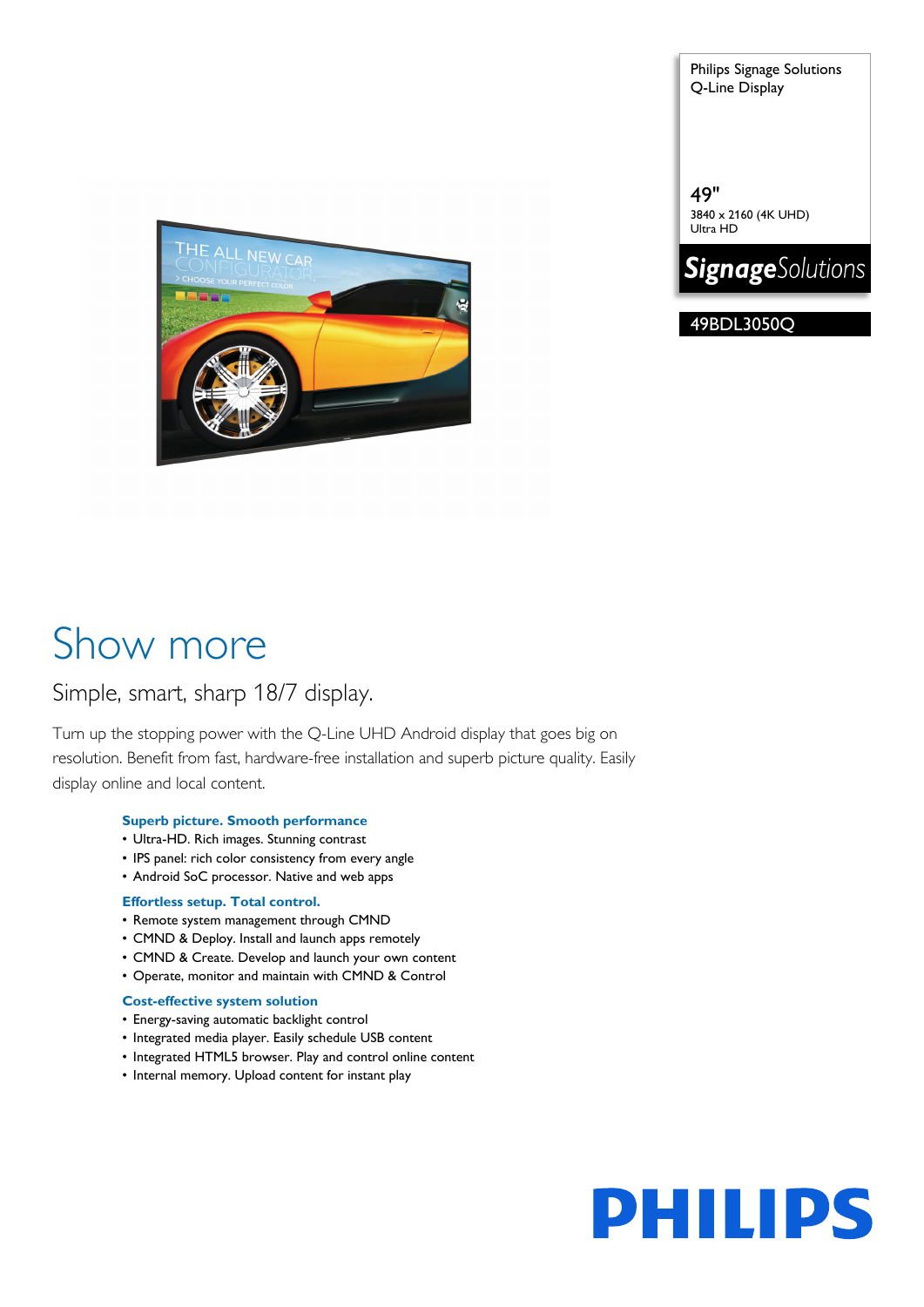# **Highlights**

#### **Powered by Android**

Control your display via an Internet connection. Android-powered Philips Professional Displays are optimized for native Android apps, and you can install web apps directly to the display too. A new Android OS ensures the software is kept secure and remain to the latest specification for longer.

#### **CMND**

Take control of your Philips Professional Display network. CMND lets you manage, update, maintain, and play via one easy-to-use interface. From installation to daily operation.

#### **CMND & Control**



Run your display network over a local (LAN) connection. CMND & Control allows you to perform vital functions like controlling inputs and monitoring display status. Whether you're in charge of one screen or 100.

#### **CMND & Create**



Take control of your content with CMND & Create. A drag-and-drop interface makes it simple to publish your own content-whether it's a daily specials board or branded corporate information. Preloaded templates and

integrated widgets ensure your stills, text, and video will be up and running in no time.

### **CMND & Deploy**

Quickly install and launch any app-even when you're off-site and working remotely. CMND & Deploy lets you add and update your own apps, as well as apps from the Philips Professional Display App Store. Simply scan the QR code, log in to the store, and click on the app you want to install. The app is automatically downloaded and launched.

#### **Internal memory**

Save and play content without the need for a permanent external player. Your Philips professional display has an internal memory, which allows you to upload media into the display for instant playback. The internal memory also functions as a cache for online streaming.

SmartPlayer



ULTRA<br>Resolution